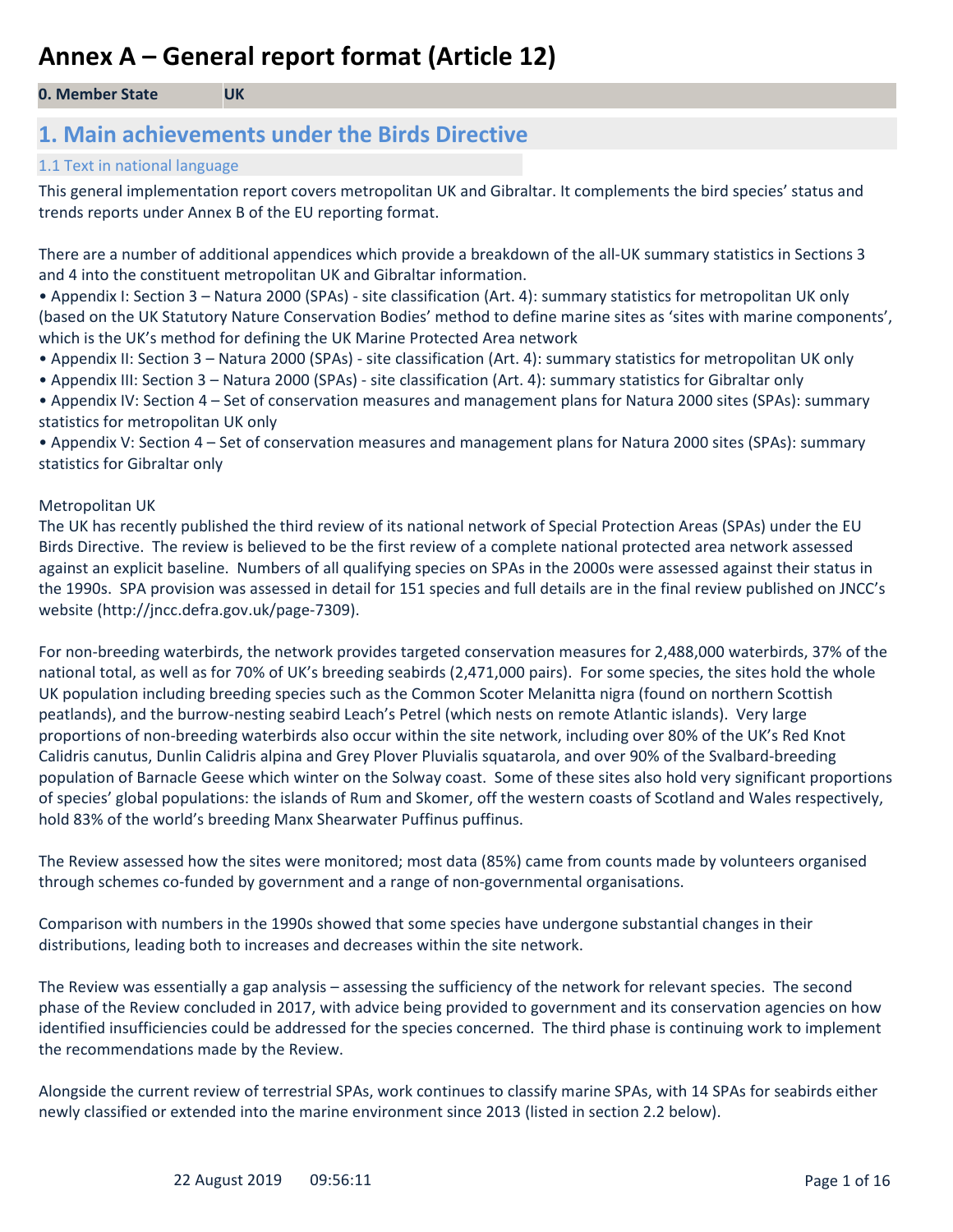With respect to Article 10, work has continued to consolidate and further improve surveillance of birds in the UK (in both terrestrial and marine environments), typically through support of monitoring schemes co-funded by both government agencies and the non-government sector working in partnership. Bird surveillance and monitoring in the UK depends critically on the inputs of volunteers. Particular emphasis has been given to maintaining levels of surveillance in times of economic constraint which is absolutely essential to maintain basic levels of data collection of value not just for bird conservation but also wider environmental monitoring needs.

A future monitoring programme for marine birds has now been recommended and includes:

1. Continuation and, where appropriate, enhancement of existing monitoring schemes which provide annual trends in abundance and breeding success of seabirds; and trends in the number of waterbirds using coastal sites to breed, stopover on migration or to over-winter;

2. Monitoring and surveillance of inshore and offshore aggregations of seabirds and waterbirds at sea and integration of these with the above surveillance schemes (including coordinated monitoring of the existing/proposed marine SPA network);

3. Integration with assessment of seabird sensitivity and vulnerability, and indicator development work for Marine Strategy Framework Directive (e.g. assessing the scale of marine bird bycatch in fisheries.

If the monitoring programme is approved, it will be implemented during the 2019 – 2025 reporting period.

Considerable emphasis has been given to the development and implementation of agri-environment schemes (AES) to address declines of formerly-common farmland birds. In England, as of May 2018, there were 26,343 AES agreements, covering 3,039,543 ha, and other schemes operate elsewhere in the UK. Such schemes have been of major importance in the recovery of threatened species such as Corncrake Crex crex and Cirl Bunting Emberiza cirlus. Recent research funded by Defra/NE also indicates that agri-environment schemes have been beneficial to a range of priority farmland bird species, showing the potential for these schemes to reverse the national declines if deployed at the appropriate scale across England.

The implementation of Action Plans established under the UK Biodiversity Action Planning (UK BAP) process (http://jncc.defra.gov.uk/page-5155) helped reverse the formerly negative national trends for several species including Bittern Botaurus stellaris, Corncrake, Stone Curlew Burhinus oedicnemus and Cirl Bunting and this work continues through the Action for Birds in England programme, run by NE and RSPB and which includes species recovery research underway to benefit Turtle Dove Streptopelia turtur, Corn Bunting, Curlew, Ring Ouzel and Willow Tit. Yet other priority species continue to decline - such as Bewick's Swan Cygnus columbianus bewickii; Turtle Dove Streptopelia turtur; Long-tailed Duck Clangula hyemalis; Wood Sandpiper Tringa glareola; Greenfinch Carduelis chloris; Twite Linaria flavirostris and Willow Tit Poecile montanus – all of which have short-term UK declines of >50% during the current reporting period.

Most work which was previously carried out under the UK BAP is now focused at country level. Further information about the country biodiversity strategies can be found through the country-level biodiversity web-page. The Environment Departments of all four governments in the UK work together through the Four Countries Biodiversity Group. Together they have agreed, and Ministers have signed, a framework of priorities for UK-level work for the Convention on Biological Diversity. Published on 17 July 2012, the 'UK Post-2010 Biodiversity Framework' covers the period from 2011 to 2020. Information on the UK Biodiversity Framework can be found at http://jncc.defra.gov.uk/pdf/UK\_Post2010\_Bio-Fwork.pdf.

In the marine environment, domestic implementation of both nature Directives through domestic legislation has afforded protection to qualifying species of those SPAs classified for breeding seabirds. Identification of fully marine SPA is now complete, and many sites are classified, with the remainder having been consulted upon. Decisions on designations will be made shortly. This will contribute to the conservation of seabirds (many of which breed within existing terrestrial SPAs) and non-breeding waterbirds.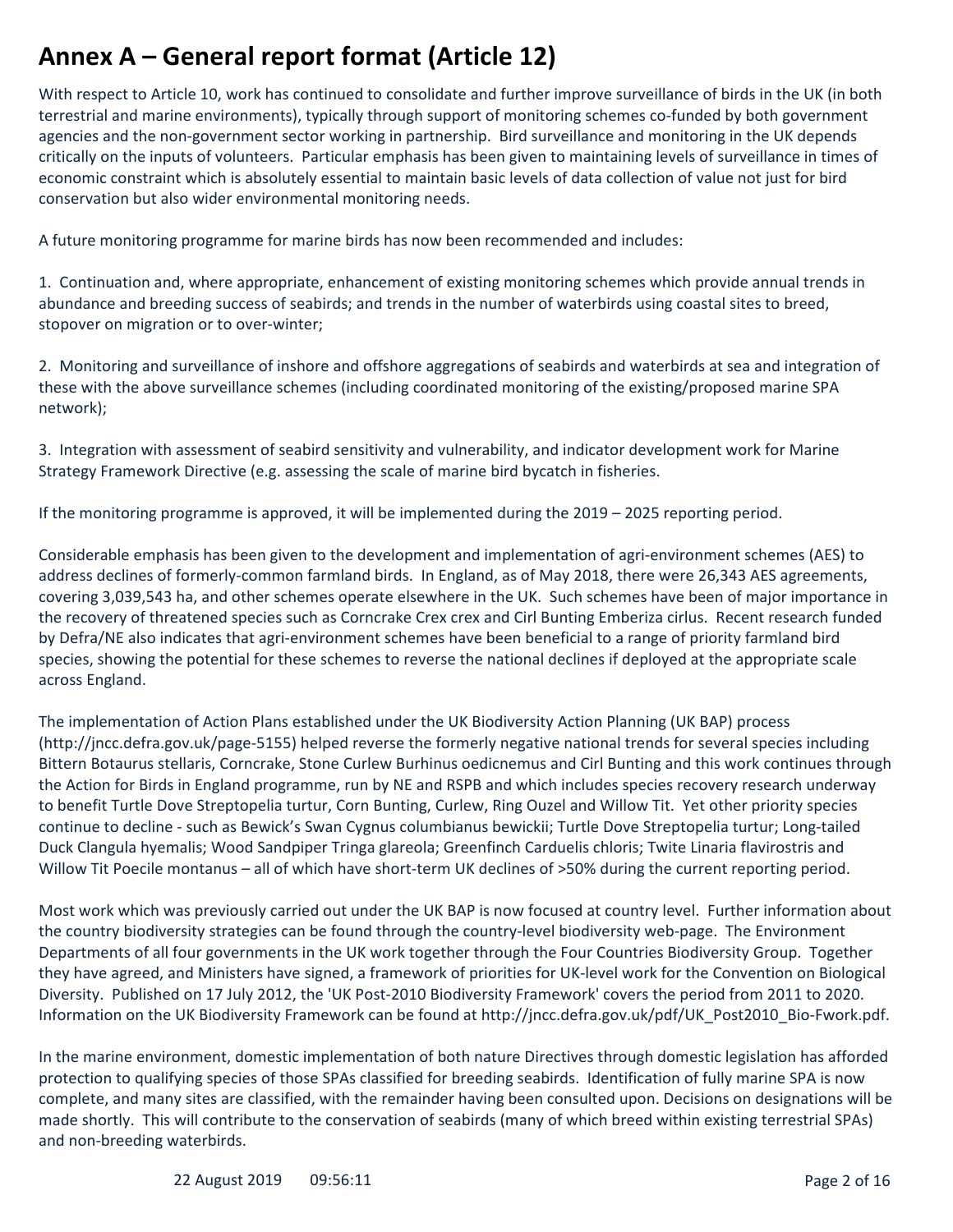The Scottish Government is developing a Seabird Conservation Strategy which will take an overview of pressures and threats facing marine birds, the existing conservation action underway and provide a direction for future policy and management that would most effectively mitigate impacts.

DEFRA published 'Risk assessment of seabird bycatch in UK waters' in 2017. This will help to assess the relative risk to marine birds in UK waters of being caught and killed by commercial fishing gear. More recently, options for assessment and monitoring of seabird bycatch in UK waters have been identified and are being considered by governments. Furthermore, DEFRA has commissioned JNCC to draft a Plan of Action to address seabird bycatch in UK waters, working with Devolved Administrations, the fishing industry and all interested parties. Together these initiatives will enable governments to assess whether bycatch will prevent the achievement of Good Environmental Status (GES) under the Marine Strategy Framework Directive (MSFD - Directive 2008/56/EC) and to progress the aim of initiatives including the EU Action Plan for reducing bycatch.

Particular priority has been given to actions that seek to reduce human-wildlife conflicts with protected birds given that such conflicts may act as drivers for illegal persecution. These include the continued support of the Partnership against Wildlife Crime (section 2.4 below), and an initiative, formerly led by the Environment Council, to seek solutions to perceived conflicts (where these exist) relating to the presence of Hen Harriers Circus cyaneus on moorland managed for Red Grouse Lagopus lagopus scotica. Establishment of a practical model of co-existence is being undertaken through the Langholm Moor Demonstration Project launched in 2007. Information can be found at:

http://www.langholmproject.com. A joint action plan to increase the English Hen Harrier population has been produced by the DEFRA-led Upland Stakeholder Forum Hen Harrier sub-group, and can be found at:

https://www.gov.uk/government/publications/increasing-hen-harrier-populations-in-england-action-plan.

A number of LIFE projects have been operational during the reporting period and have continued to help improve the quality of bird habitats. These include:

- Biosecurity for LIFE: Safeguarding the UK's globally important seabird island SPAs from invasive alien species (LIFE17 GIE/UK/000572), August 2018 to July 2022.
- Improvement Programme for England's Natura 2000 Sites (IPENS) (LIFE11 NAT\_UK\_000384), July 2012 to June 2015. Project website: http://www.naturalengland.org.uk/ourwork/conservation/designations/sac/ipens2000.aspx
- Scottish machair Conserving machair habitats and species in a suite of Scottish Natura sites (Machair Life) (LIFE08
- NAT/UK/000204), January 2010 to December 2013. Project website: http://www.machairlife.org.uk/

• Securing the Stone-curlew: securing the future of the stone-curlew throughout its range in the UK (LIFE11 INF/UK/000418), September 2012 to August 2016. Project website:

http://www.rspb.org.uk/ourwork/projects/details/342233-EU-LIFE+-Project-Securing-the-future-of-the-stone-curlew-inthe-UK.

- The Alde-Ore Estuary Securing a sustainable future for wildlife (Alde-Ore) (LIFE08 NAT/UK/000199), April 2010 to March 2014. Project website: http://www.lifealdeore.org/
- MoorLIFE: Active blanket bog restoration in the South Pennine Moors (MoorLIFE) (LIFE08 NAT\_UK\_000202), April 2010 to April 2015. Project website: http://www.moorsforthefuture.org.uk/moorlife
- Reintroducing the Great Bustard Otis tarda to southern England (Reintroducing Otis tarda) (LIFE09 NAT/UK/000020), September 2010 to August 2015. Project website: http://greatbustard.org/life\_project/
- Maintaining and enhancing the Isles of Scilly SPA through the removal of rats from two key islands (Scilly rat removal) (LIFE11 NAT/UK/000387), October 2012 to September 2017. Project website:
- http://www.rspb.org.uk/ourwork/projects/details/343296-isles-of-scilly-seabird-recovery-project
- LIFE Roseate Tern: improving the conservation prospects of the priority species Roseate Tern throughout its range in the UK and Ireland (LIFE14 NAT/UK/000394), October 2015 to September 2020. Project website: http://roseatetern.org/index.html
- LIFE Little Terns: improving the conservation status of the Little Tern in the UK through targeted action at the most important colonies (LIFE12 NAT/UK/000869) September 2013 to March 2019. Project website: https://www.littleternproject.org.uk/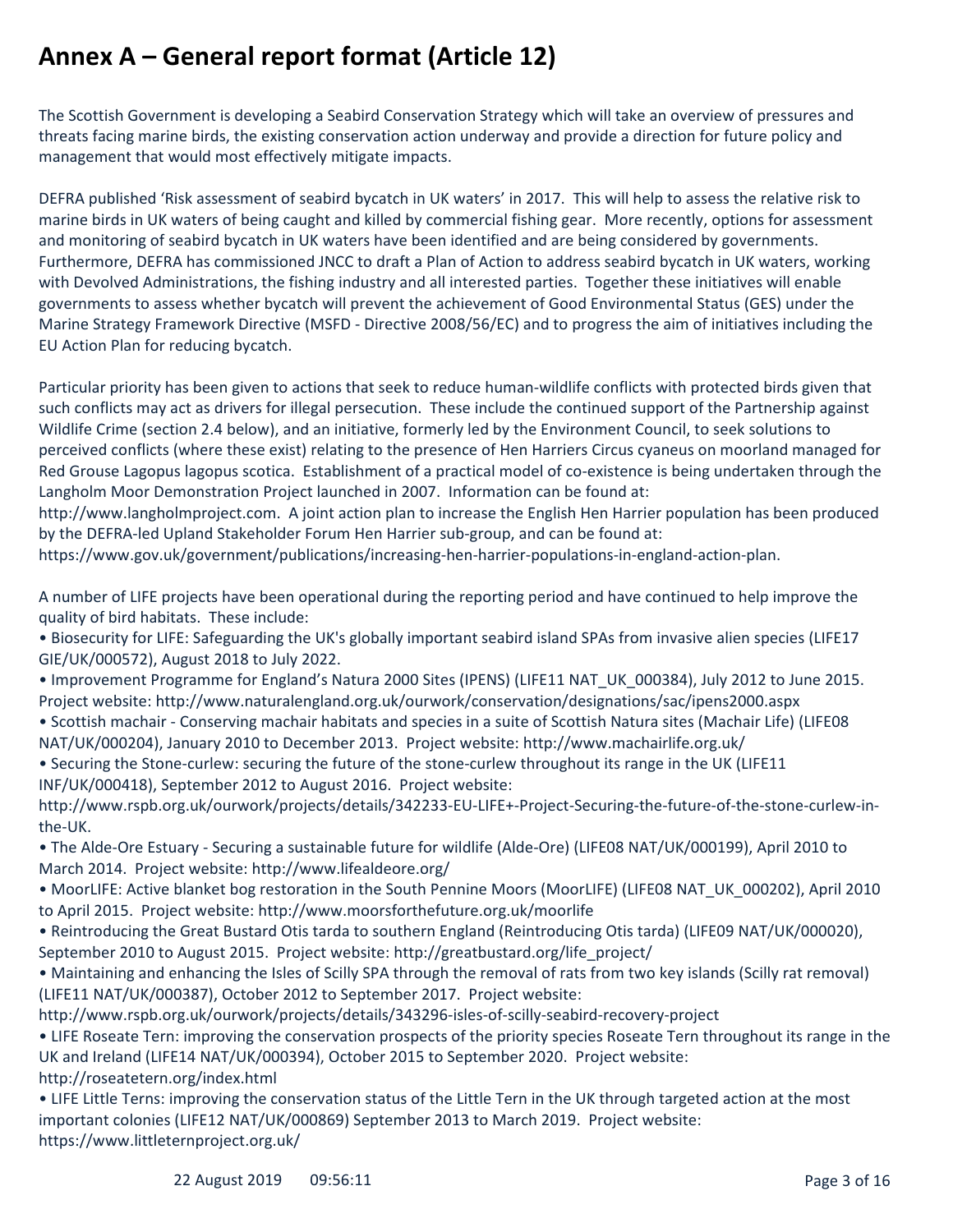Surveys from which the data in this report were derived were funded or organised, inter alia, by the following organisations (and their predecessor bodies): BirdWatch Ireland (BWI), British Trust for Ornithology (BTO); Department of Agriculture, Environment and Rural Affairs (Northern Ireland); Game and Wildlife Conservation Trust; Joint Nature Conservation Committee; Natural Resources Wales; Natural England; Raptor Study Groups in Scotland, England, Wales and Northern Ireland; Royal Society for the Protection of Birds; Scottish Ornithologists Club (SOC); Shetland Oil Terminal Environmental Advisory Group; SNH and the Wildfowl & Wetlands Trust. We thank especially BTO, BWI and SOC for the use of data and information from the Britain and Ireland Bird Atlas 2007-2011.

Finally, this assessment would not have been possible without the massive voluntary efforts of many tens of thousands of volunteers who have given their time (and resources) to participate in systematic surveys and monitoring of UK birds since the 1960s. We acknowledge their huge input and interest, without which knowledge of the UK's changing birds would be immeasurably poorer and the implementation of the Directive more difficult.

#### Gibraltar

Site and habitat specific management plans are in place, with the overall direction managed by the Department of the Environment, Heritage and Climate Change (DEHCC) and implemented through agents and contracted specialists in close consultation with local non-governmental organisations, namely the Gibraltar Ornithological and Natural History Society (GONHS).

Significant achievements accomplished in Gibraltar to date which are relevant to the Birds Directive include:

- The classification of the Rock of Gibraltar and the Southern Waters of Gibraltar as Special Protection Areas (SPAs) and Special Areas of Conservation (SACs).
- Establishing a general scheme of protection for all wild birds under the Nature Protection Act in line with Article 5 of the Birds Directive.
- Species Action Plans for the Lesser Kestrel, European Shag, Peregrine Falcon, Barbary Partridge and the Eagle Owl as elaborated in the Gibraltar Biodiversity Action Plan (BAP) produced by the GONHS.
- Expansion of the terrestrial nature reserve extent specifically a 36.85% increase from 2013 to 2019.

1.2. Translation into English

### **2. General information sources on the implementation of the Birds Directive links to information sources of the Memer State**

2.1 General information on the Birds Directive

#### Metropolitan UK

General information provided on the Joint Nature Conservation Committee (JNCC) website: http://jncc.defra.gov.uk/page-1373

General information provided on the Department of Agriculture, Environment and Rural Affairs (Northern Ireland) website: https://www.daera-ni.gov.uk/articles/special-protection-areas

Gibraltar

Bensusan, K.J. & Perez, C.E. (2003). A Conservation Action Plan for MOD sites in Gibraltar: Gibraltar Ornithological & Natural History Society. GONHS.

Cortes, J.E. (1978). Conservation – A Future? Semi - natural Nature Reserve, Gibraltar: A Management Plan. Gibraltar Ornithological Society.

Cortes, J.E, (1996). Windmill Hill Flats: a good view of migration across the Straits of Gibraltar. Almoraima 15:163-184. Cortes, J.E., Finlayson J.C., Garcia, E.F.J., Mosquera, M.A.J., (1980). The Birds of Gibraltar. The Gibraltar Bookshop. Environmental Action & Management Plan (2012). Government of Gibraltar. [online] Available at:

https://www.gibraltar.gov.gi/new/sites/default/files/1/15/Environmental\_Action\_&\_Management\_Plan\_2013.pdf. Gibraltar Bird Reports (2006 - 2017). Gibraltar Ornithological & Natural History Society. [online] Available at: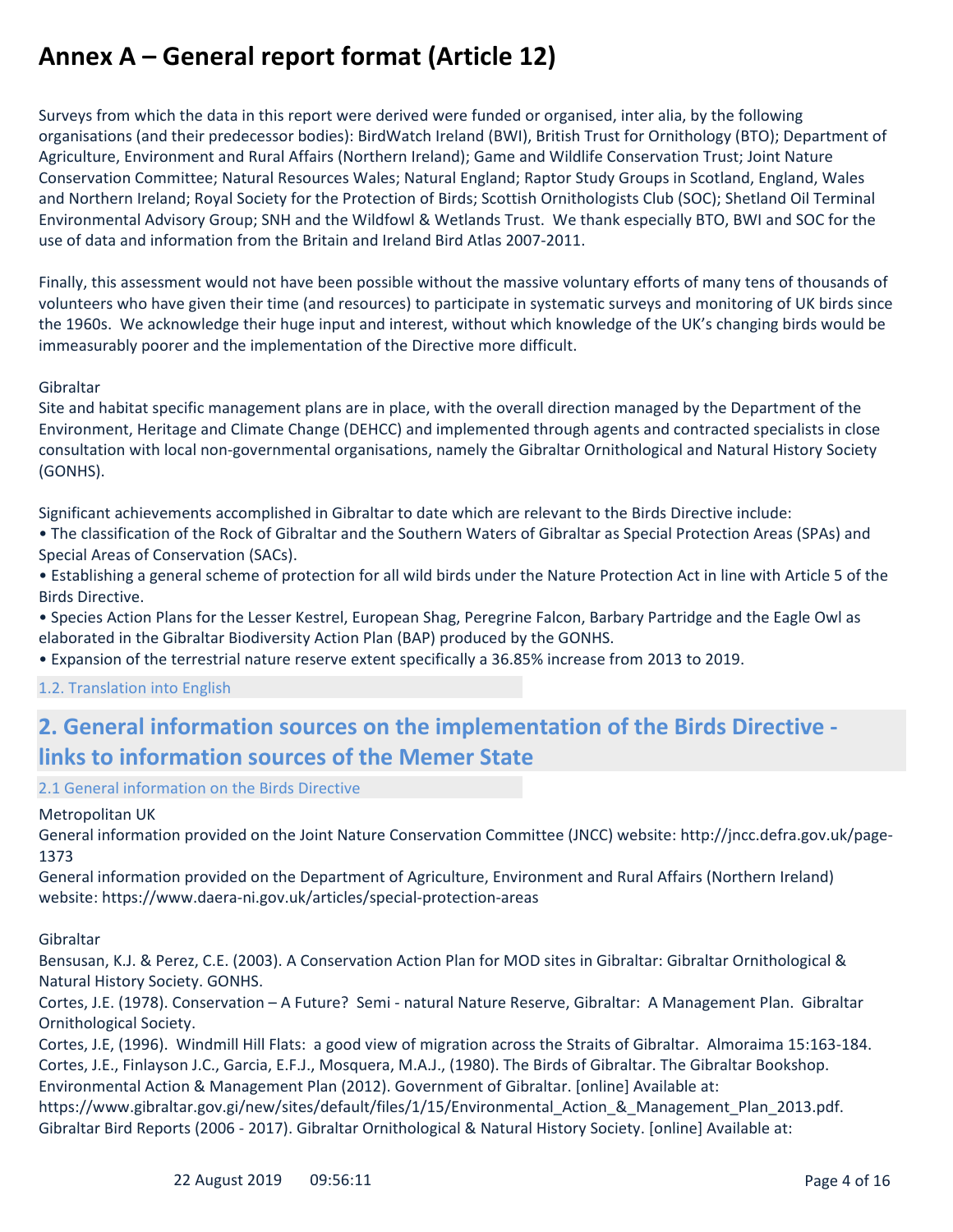https://www.gonhs.org/ (available via the News & Info tab – Bird Reports).

Gibraltar Nature News (2006 – 2018). Bi-annual Publication. Gibraltar Ornithological & Natural History Society. [online] Available at: https://www.gonhs.org/ (available via the News & Info tab – Nature News).

Nature Protection Act 1991. [online] Available at: http://www.gibraltarlaws.gov.gi/articles/1991-11o.pdf.

Perez, C.E. (2013-2018). Reports on the Conservation of Terrestrial Flora & Fauna in Gibraltar (2012). Wildlife (Gibraltar) Ltd.

Perez, C.E. & Bensusan, K. J. (2005). Upper Rock Nature Reserve A Management and Action Plan. Gibraltar: The Gibraltar Ornithological & Natural History Society (GONHS). [online] Available at:

https://www.gibraltar.gov.gi/new/sites/default/files/1/15/Upper\_Rock\_Nature\_Reserve\_Management\_Action\_Plan.pdf. Perez, C.E. (2006). Biodiversity Action Plan, Gibraltar: Planning for Nature. Gibraltar: Gibraltar Ornithological & Natural History Society (GONHS). [online] Available at: http://mail.gonhs.org/documents/BiodiversityActionPlan2006web.pdf. Department of the Environment, Heritage and Climate Change. 2019. Gibraltar Marine Reserve Management Plan. Available from:

https://www.gibraltar.gov.gi/uploads/documents/environment/publications/Gibraltar\_Marine\_Reserve\_Management\_Pl an.pdf.

Department of the Environment, Heritage and Climate Change. 2019. Gibraltar Nature Reserve Management Plan. Available from:

https://www.gibraltar.gov.gi/uploads/documents/environment/publications/Gibraltar\_Nature\_Reserve\_Management\_Pla n.pdf.

2.2. Information on the Natura 2000 (SPA) network

#### Metropolitan UK

Joint Nature Conservation Committee (JNCC): http://jncc.defra.gov.uk/page-162.

The three national reviews of the UK SPA Network are available via http://jncc.defra.gov.uk/page-7307.

The third network review reported to Ministers in October 2016 (http://jncc.defra.gov.uk/page-7309). The formal objective was to "review the current UK network of terrestrial and coastal Special Protection Areas (SPAs) in order to ensure that UK obligations under Article 4 of the European Union's Directive on the conservation of wild birds (Council Directive 79/409/EEC, as amended) ('the Birds Directive') are met". Identification of fully marine SPA is now complete, and many sites are classified, with the remainder having been consulted upon. Decisions on designations will be made shortly.

The Review assessed network-scale changes between the 1990s (as reported in 2001) and the 2000s.

Statistics used in section 9 derive from that network review and relate to just the totals of each species' SPA suite – those SPAs selected for each relevant species. It is not the total of qualifying and non-qualifying occurrences within the network as a whole – this latter statistic is not possible to generate. The SPA suite totals are thus presented as minimum values only.

The Joint Nature Conservation Committee, in collaboration with Scottish Natural Heritage, Natural England, Natural Resources Wales and the Department of Agriculture, Environment and Rural Affairs (Northern Ireland) has undertaken extensive survey and data collection to identify important aggregations of seabirds and waterbirds.

There have been 14 marine SPAs that have been either designated or extended since 2013. In England: Northumberland Marine; Greater Wash; Falmouth to St Austell Bay; Flamborough & Filey Coast; Poole Harbour; Outer Thames Estuary; Dungeness, Romney Marsh & Rye Bay; Morecambe & Duddon Estuary, and Hamford Water. In Wales: Anglesey Terns, Skomer, Skokholm and the Seas off Pembrokeshire; Irish Sea Front and North Cardigan Bay. In both England and Wales: Liverpool Bay.

Further information about SPAs in each of the UK's countries can be found at:

Scotland: http://www.snh.gov.uk/protecting-scotlands-nature/protected-areas/international-designations/spa/

Wales: http://lle.gov.wales/catalogue/item/ProtectedSitesSpecialProtectionAreas/?lang=en

England: https://designatedsites.naturalengland.org.uk/

Northern Ireland: https://www.daera-ni.gov.uk/articles/special-protection-areas

Gibraltar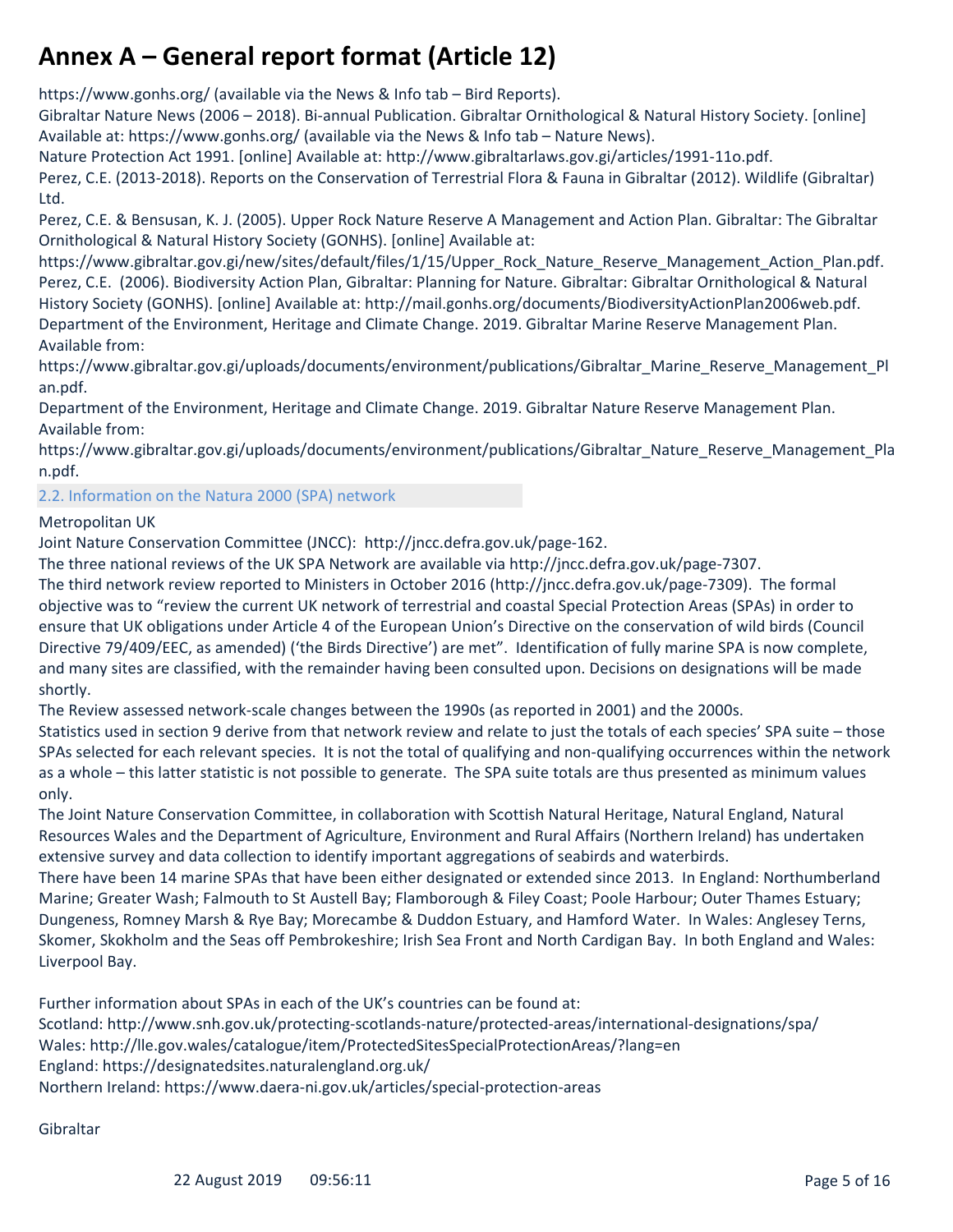Gibraltar currently has two sites within the Natura 2000 network, namely the Rock of Gibraltar and the Southern Waters of Gibraltar. Both of these sites have been designated as dual SPA/SACs.

Copies of the latest Standard Data forms can be downloaded from the following links: • Rock of Gibraltar, UKGIB0001:

http://jncc.defra.gov.uk/ProtectedSites/SACselection/n2kforms/UKGIB0001.pdf.

• Southern Waters of Gibraltar, UKGIB0002:

http://jncc.defra.gov.uk/ProtectedSites/SACselection/n2kforms/UKGIB0002.pdf.

By way of background, the Rock of Gibraltar, and in particular the Gibraltar Nature Reserve: Upper Rock is mostly dominated by a dense cover of maquis, with some garrigue, and these habitats include many important fruit-bearing shrubs that support large passerine populations during passage periods and in winter (Heath et al. 2000). The slopes of the Rock also serve as a staging site for large numbers of passerine and near-passerine migrants. Most migratory western European species can occur at Gibraltar during the northward or southward migration periods (Cortes 1996). In addition, many migratory birds of prey and storks congregate at the Strait of Gibraltar on their way towards their wintering grounds in Africa. When westerly winds blow across the Strait, Gibraltar itself sees the majority of raptor passage during both the pre-nuptial (northerly) and post-nuptial (southerly) migrations and most of these birds fly directly over the Rock of Gibraltar SPA/SAC.

The Southern Waters of Gibraltar SPA/SAC are also located on an important migration route for seabirds. Many species stop over and feed within the marine SPA/SAC during their migratory journeys and some, such as the Cory's Shearwater, forage in the marine SPA/SAC whilst breeding. Other species rely on the SPA/SAC during the winter in variable numbers depending on weather conditions.

2.3. Monitoring schemes (Art. 4(1) and Art. 10)

Metropolitan UK

Key multi-species monitoring schemes for birds in the UK include:

- Wetland Bird Survey (non-breeding waterbirds) http://www.bto.org/volunteer-surveys/webs
- Goose and Swan Monitoring Programme (non-breeding geese and swans) -

http://monitoring.wwt.org.uk/goose\_and\_swan.php

- Rare Breeding Birds Panel http://www.rbbp.org.uk
- Breeding Birds Survey (common breeding birds) http://www.bto.org/volunteer-surveys/bbs

• Waterways Breeding Bird Survey (common breeding birds of waterway habitats) - http://www.bto.org/volunteersurveys/wbbs

- Constant Effort Sites Scheme (productivity assessment) http://www.bto.org/volunteer-surveys/ringing/surveys/ces
- Ringing Scheme (movements and survival) http://www.bto.org/volunteer-surveys/ringing/ringing-scheme
- Nest Record Scheme (productivity assessment) http://www.bto.org/volunteer-surveys/nrs
- Scottish Raptor Monitoring Scheme (birds of prey in Scotland) http://www.scottishraptorstudygroup.org/srms.html

• Seabird Monitoring Programme (breeding seabird numbers, productivity and survival) - http://jncc.defra.gov.uk/page-1550

- Seabird census programmes http://jncc.defra.gov.uk/page-4461
- National Beached Bird Survey (monitoring seabird mortality)
- Predatory Bird Monitoring Scheme (monitoring of pesticide and other pollution residues)
- https://wiki.ceh.ac.uk/display/pbms/Home
- National Game Bag Census (bag records from shooting estates) -

http://www.gwct.org.uk/research\_\_surveys/wildlife\_surveys\_and\_ngc/national\_gamebag\_census\_ngc/default.asp

• Avian Influenza monitoring - http://www.defra.gov.uk/animal-diseases/a-z/bird-flu/

There are an additional range of single species monitoring programmes not listed here. Information on more general environmental monitoring programmes in the UK – many of which include birds – can be found at http://jncc.defra.gov.uk/page-3713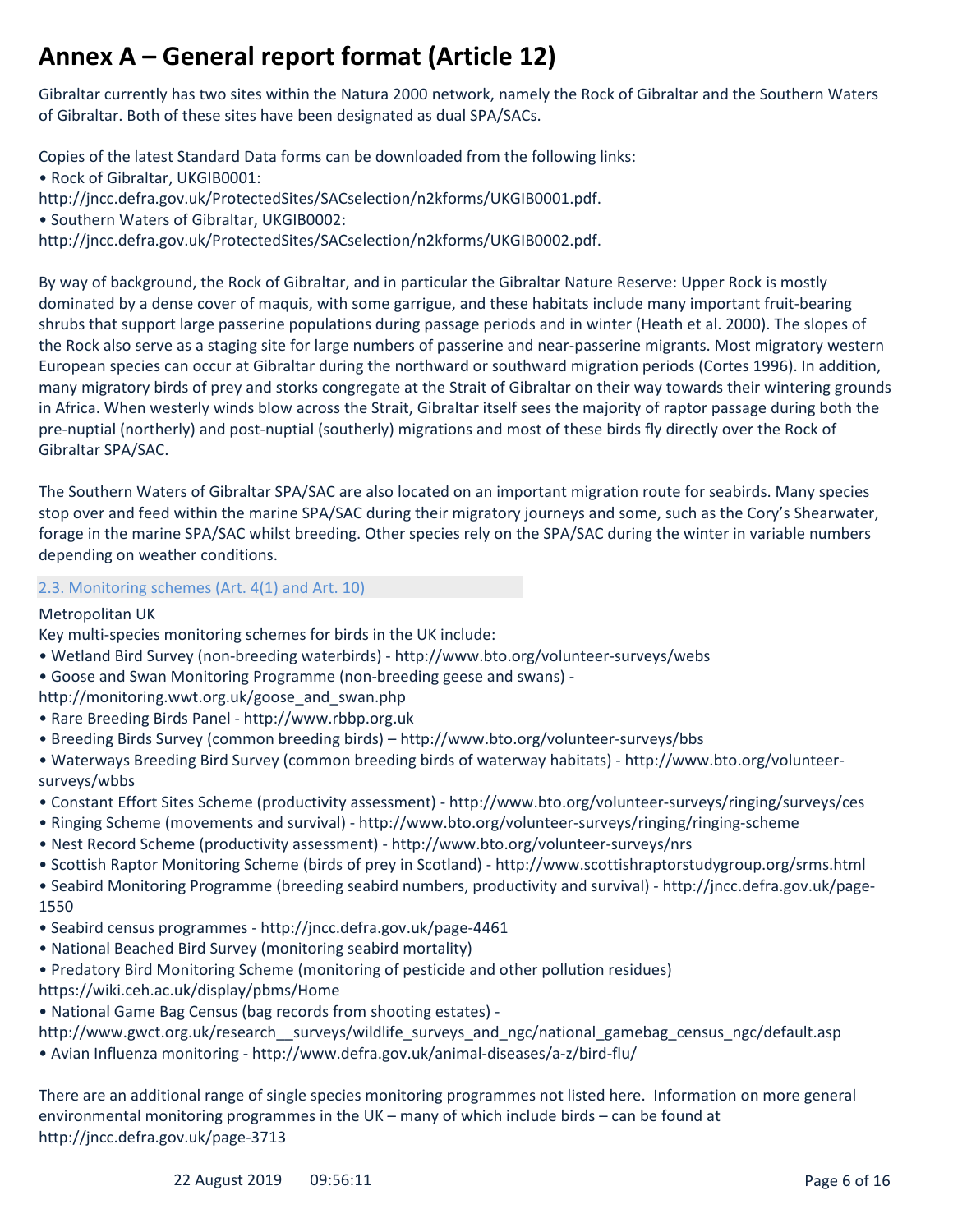#### Gibraltar

Gibraltar has long been known as a key location for observing the migration of birds. In more recent times, the location of the Rock of Gibraltar has been used to research the migration of raptors, seabirds and passerines and near-passerines. Observations from Gibraltar have contributed to a long list of publications on bird migration in the region (e.g. Bernis, 1980; Telleria; 1981; Finlayson & Cortes 1987; Finlayson, 1991; Cortes, 1996; Alectoris Reports, GONHS Bird Reports, etc).

The Ministry for the Environment relies on the data collected by the non-governmental organisation the Gibraltar Ornithological & Natural History Society (GONHS), which continuously assesses which Annex I or regularly occurring migratory bird species occur in Gibraltar. Ornithological research within GONHS is co-ordinated by the Strait of Gibraltar Bird Observatory. This is divided into monitoring and research of passerines and non-passerines, with emphasis on the migration of passerines, seabirds and raptors and an annual passerine ringing programme. The GONHS has a database of records dating back to the 1960's and publishes an annual account of avian records in Gibraltar, including those within the Rock of Gibraltar and the Southern Waters of Gibraltar, which is available online [http://www.gonhs.org/records.htm].

Since the creation in 1987 by the Gibraltar Ornithological & Natural History Society of the Strait of Gibraltar Bird Observatory, observations have increasingly become more systematic. Between 1987 and 1992 regular observations were made of seabirds passing Europa Point, an observation point overlooking the Strait of Gibraltar. Between 1987 and 1990 regular transects were made of Windmill Hill Flats to record grounded migrants (Cortes, 1996). Bird of prey observations have also been made regularly, in particular since 1987. From 1991 to the present there has been an increase in bird ringing studies, with contributions to the Piccole Isole project and the European Science Foundation (ESF) programme on Palaearctic-African migrants.

#### Methods

Observations of birds of prey are carried out from well-established points in the Rock of Gibraltar SPA/SAC, overlooking the Straits during the northward passage and overlooking the Isthmus to the North during the southward passage. Bird ringing takes place at the Jews' Gate Field Centre with the Upper Rock Nature Reserve. Ringing is carried out on days of suitable weather from February to June and August to November every year.

Information gathered by the Strait of Gibraltar Bird Observatory is vastly contributing to increasing the knowledge of bird migration and ecology in the wider region of the Straits of Gibraltar.

#### 2.4. Protection of species (Art. 5-8)

#### Metropolitan UK

Information regarding the protection of species (Articles 5-8), which includes international conventions and agreements, conservation listing, priority species, protected areas, surveillance and monitoring, indicators, reporting, and advice can be found here:

#### http://jncc.defra.gov.uk/page-1742

The Partnership against Wildlife Crime http://www.defra.gov.uk/paw/ is a key mechanism for establishing interorganisational priorities in tackling illegal acts against birds and other wildlife.

Also - Partnership against Wildlife Crime in Scotland - http://www.scotland.gov.uk/Topics/Environment/Wildlife-Habitats/paw-scotland/

Partnership for Action Against Wildlife Crime in Northern Ireland – https://www.wildlifecrimeni.org/

#### Gibraltar

A comprehensive Surveillance Programme operated by the DEHCC and the local non-governmental organisation GONHS, ensures that both SPAs are routinely monitored. In terms of legislation, the Nature Protection Act (NPA) 1991 provides a strict regime that adequately protects all bird species in Gibraltar. The NPA transposes all the relevant obligations of the Birds Directive amongst other applicable legislative instruments.

2.5. Transposition of the Directive (legal texts)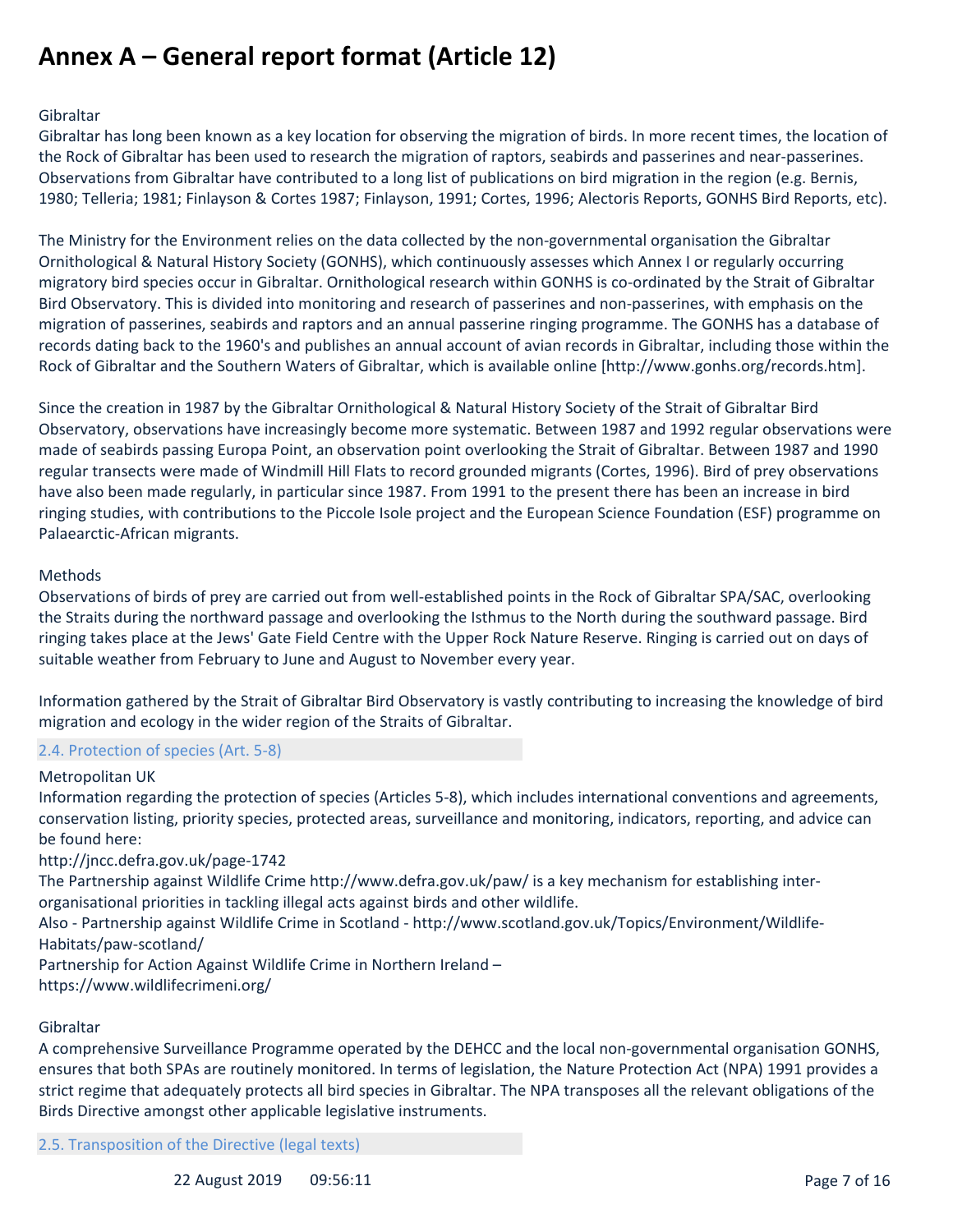#### Metropolitan UK

Information regarding the transposition of the Directive into UK legislation can be found here: http://jncc.defra.gov.uk/page-1373

#### Gibraltar

Nature Protection Act 1991, last amended 5.12.2013. Legal text available at: http://www.gibraltarlaws.gov.gi/articles/1991-11o.pdf

### **3. Natura 2000 (SPAs) - site classification (Art. 4)**

|                                                        | <b>Number of SPAs</b> | Surface area of SPAs |
|--------------------------------------------------------|-----------------------|----------------------|
| 3.1 All SPAs                                           | 276                   | 37663.67             |
| 3.2 Terrestrial area of sites (excluding marine areas) |                       | 16014.31             |
| 3.3 Marine sites                                       | 138                   | 21649.36             |
| 3.4 Date of database used                              | 01-09-2018            |                      |

### **4. Set of conservation measures and management plans for Natura 2000 sites (SPA**

|                                                                                                           | <b>Number of SPAs</b><br>for which | Proportion (%) of the SPA<br>network area for which |
|-----------------------------------------------------------------------------------------------------------|------------------------------------|-----------------------------------------------------|
| 4.1 Necessary conservation measures have been established<br>and are applied                              | 182                                | 43.6                                                |
| 4.2 Conservation measures have been set out in a comprehensive<br>management plan or a similar instrument | 113                                | 58.7                                                |

### **5. Measures taken in relation to approval of plans and projects (Art. 6.4 and Art. 7 of the Habitats Directive)**

| 5.1 Site code<br>5.2 Site name<br>5.3 Title of project/plan<br>5.4 Year Commission was informed of<br>compensatory measures   | UK9006111<br>Humber Estuary SPA<br>Green Port Development Hull<br>2013 |
|-------------------------------------------------------------------------------------------------------------------------------|------------------------------------------------------------------------|
| 5.5 Year of project/plan was started<br>5.6 Impact of projects requiring<br>compensatory measures on relevant<br>bird species | 2015                                                                   |
|                                                                                                                               |                                                                        |
| 5.1 Site code                                                                                                                 | UK9011061                                                              |
| 5.2 Site name                                                                                                                 | Solent and Southampton Water SPA                                       |
|                                                                                                                               |                                                                        |
| 5.3 Title of project/plan                                                                                                     | ABP - Southampton Approach Channel Dredge                              |
| 5.4 Year Commission was informed of<br>compensatory measures                                                                  | 2013                                                                   |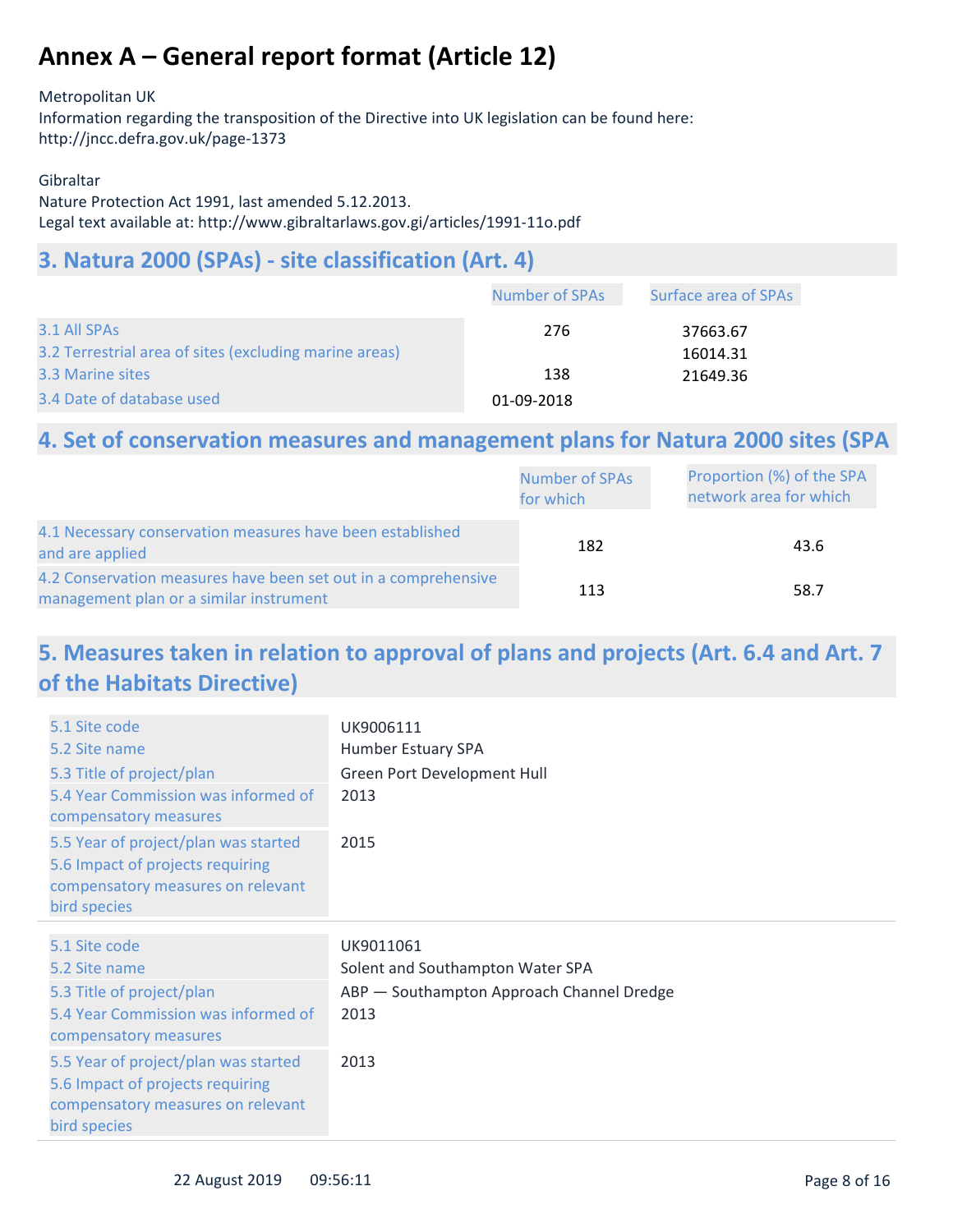| 5.1 Site code<br>5.2 Site name<br>5.3 Title of project/plan<br>5.4 Year Commission was informed of<br>compensatory measures<br>5.5 Year of project/plan was started<br>5.6 Impact of projects requiring<br>compensatory measures on relevant<br>bird species | UK9009121<br><b>Stour and Orwell Estuaries SPA</b><br>Essex and South Suffolk Shoreline Management Plan (SMP 8)<br>2013<br>2012 |
|--------------------------------------------------------------------------------------------------------------------------------------------------------------------------------------------------------------------------------------------------------------|---------------------------------------------------------------------------------------------------------------------------------|
| 5.1 Site code<br>5.2 Site name<br>5.3 Title of project/plan<br>5.4 Year Commission was informed of<br>compensatory measures<br>5.5 Year of project/plan was started<br>5.6 Impact of projects requiring<br>compensatory measures on relevant<br>bird species | UK9009131<br>Hamford Water SPA<br>Essex and South Suffolk Shoreline Management Plan (SMP 8)<br>2013<br>2012                     |
| 5.1 Site code<br>5.2 Site name<br>5.3 Title of project/plan<br>5.4 Year Commission was informed of<br>compensatory measures<br>5.5 Year of project/plan was started<br>5.6 Impact of projects requiring<br>compensatory measures on relevant<br>bird species | UK9009243<br>Colne Estuary SPA<br>Essex and South Suffolk Shoreline Management Plan (SMP 8)<br>2013<br>2012                     |
| 5.1 Site code<br>5.2 Site name<br>5.3 Title of project/plan<br>5.4 Year Commission was informed of<br>compensatory measures<br>5.5 Year of project/plan was started<br>5.6 Impact of projects requiring<br>compensatory measures on relevant<br>bird species | UK9009245<br><b>Blackwater Estuary SPA</b><br>Essex and South Suffolk Shoreline Management Plan (SMP 8)<br>2013<br>2012         |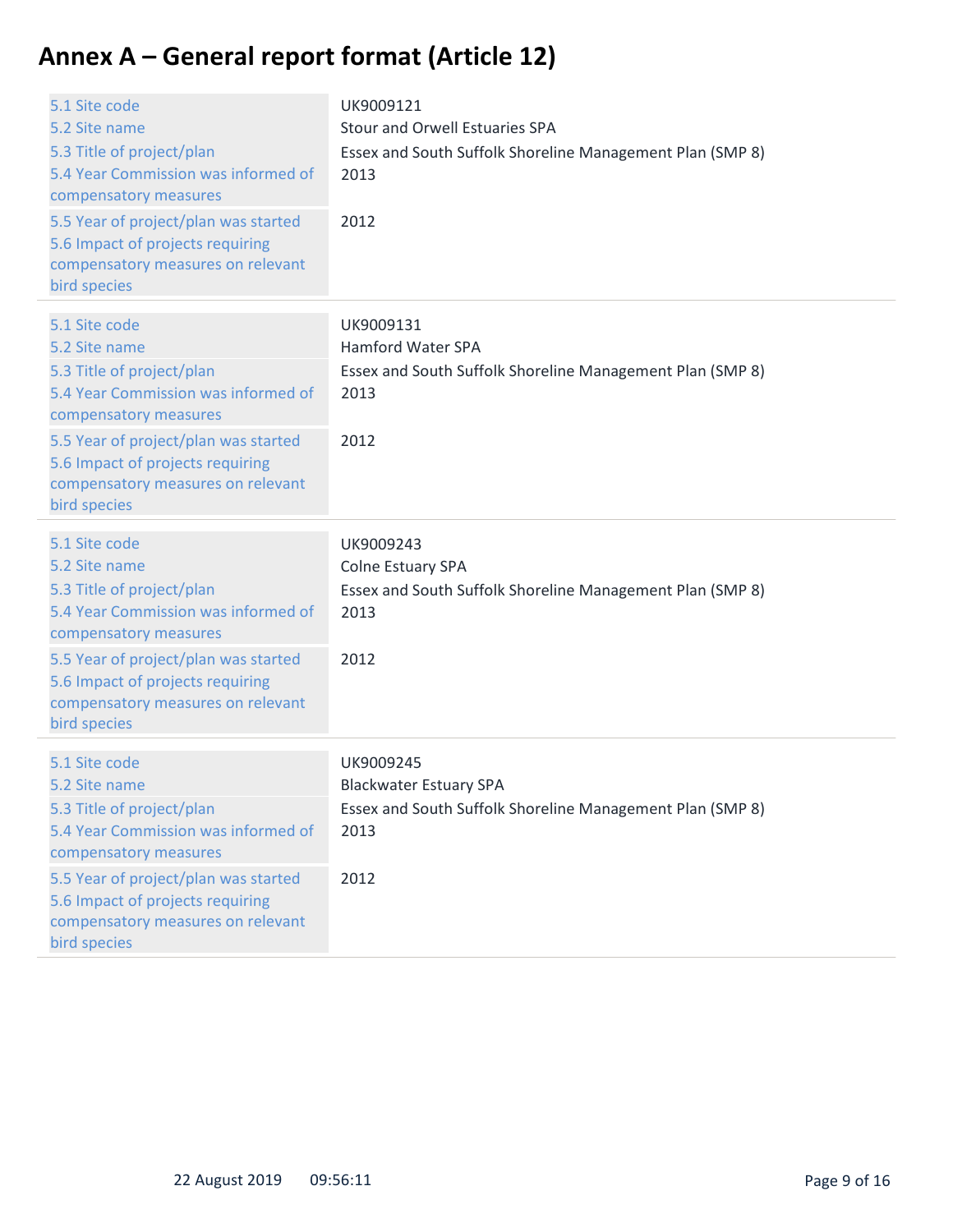| 5.1 Site code<br>5.2 Site name<br>5.3 Title of project/plan<br>5.4 Year Commission was informed of<br>compensatory measures<br>5.5 Year of project/plan was started<br>5.6 Impact of projects requiring<br>compensatory measures on relevant<br>bird species | UK9009242<br>Dengie SPA<br>Essex and South Suffolk Shoreline Management Plan (SMP 8)<br>2013<br>2012                     |
|--------------------------------------------------------------------------------------------------------------------------------------------------------------------------------------------------------------------------------------------------------------|--------------------------------------------------------------------------------------------------------------------------|
| 5.1 Site code<br>5.2 Site name<br>5.3 Title of project/plan<br>5.4 Year Commission was informed of<br>compensatory measures<br>5.5 Year of project/plan was started<br>5.6 Impact of projects requiring<br>compensatory measures on relevant<br>bird species | UK9009244<br>Crouch and Roach Estuaries SPA<br>Essex and South Suffolk Shoreline Management Plan (SMP 8)<br>2013<br>2012 |
| 5.1 Site code<br>5.2 Site name<br>5.3 Title of project/plan<br>5.4 Year Commission was informed of<br>compensatory measures<br>5.5 Year of project/plan was started<br>5.6 Impact of projects requiring<br>compensatory measures on relevant<br>bird species | UK9009246<br><b>Foulness SPA</b><br>Essex and South Suffolk Shoreline Management Plan (SMP 8)<br>2013<br>2012            |
| 5.1 Site code<br>5.2 Site name<br>5.3 Title of project/plan<br>5.4 Year Commission was informed of<br>compensatory measures<br>5.5 Year of project/plan was started<br>5.6 Impact of projects requiring<br>compensatory measures on relevant<br>bird species | UK9006111<br>Humber Estuary SPA<br>Humber Estuary Flood Risk Managmenet Strategy<br>2014<br>2008                         |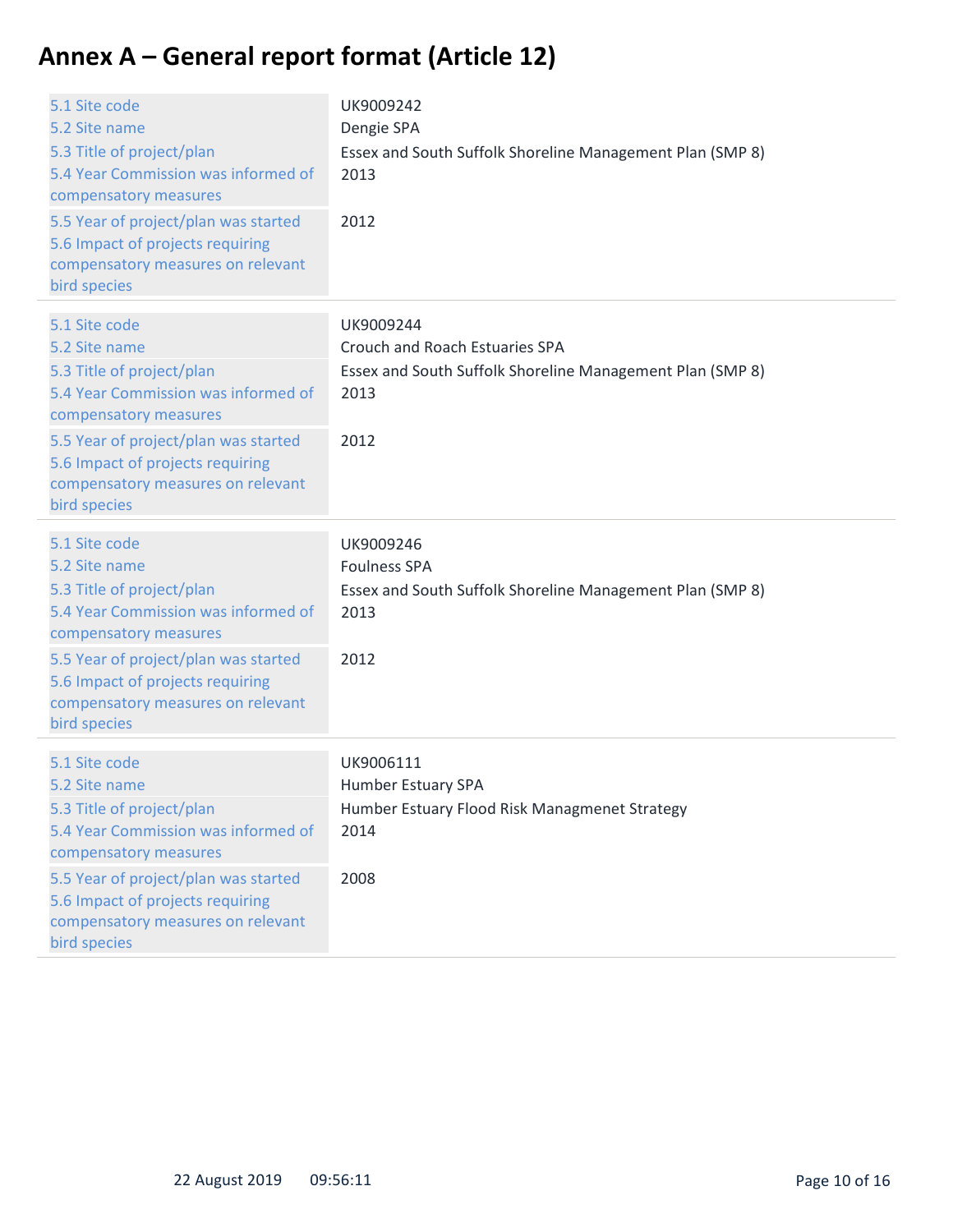| 5.1 Site code<br>5.2 Site name<br>5.3 Title of project/plan<br>5.4 Year Commission was informed of<br>compensatory measures<br>5.5 Year of project/plan was started<br>5.6 Impact of projects requiring<br>compensatory measures on relevant<br>bird species | UK9009101<br>Minsmere-Walberswick SPA<br>Blyth Estuary Flood Risk Management Strategy<br>2014<br>2011                               |
|--------------------------------------------------------------------------------------------------------------------------------------------------------------------------------------------------------------------------------------------------------------|-------------------------------------------------------------------------------------------------------------------------------------|
| 5.1 Site code<br>5.2 Site name<br>5.3 Title of project/plan<br>5.4 Year Commission was informed of<br>compensatory measures<br>5.5 Year of project/plan was started<br>5.6 Impact of projects requiring<br>compensatory measures on relevant<br>bird species | UK9011051<br>Portsmouth Harbour SPA<br>Portchester Castle to Emsworth Flood Risk Management Strategy<br>2014<br>2013                |
| 5.1 Site code<br>5.2 Site name<br>5.3 Title of project/plan<br>5.4 Year Commission was informed of<br>compensatory measures<br>5.5 Year of project/plan was started<br>5.6 Impact of projects requiring<br>compensatory measures on relevant<br>bird species | UK9011011<br>Chichester and Langstone Harbours SPA<br>Portchester Castle to Emsworth Flood Risk Management Strategy<br>2014<br>2013 |
| 5.1 Site code<br>5.2 Site name<br>5.3 Title of project/plan<br>5.4 Year Commission was informed of<br>compensatory measures<br>5.5 Year of project/plan was started<br>5.6 Impact of projects requiring<br>compensatory measures on relevant<br>bird species | UK9006111<br>Humber Estuary SPA<br>Able Marine Energy Park<br>2015                                                                  |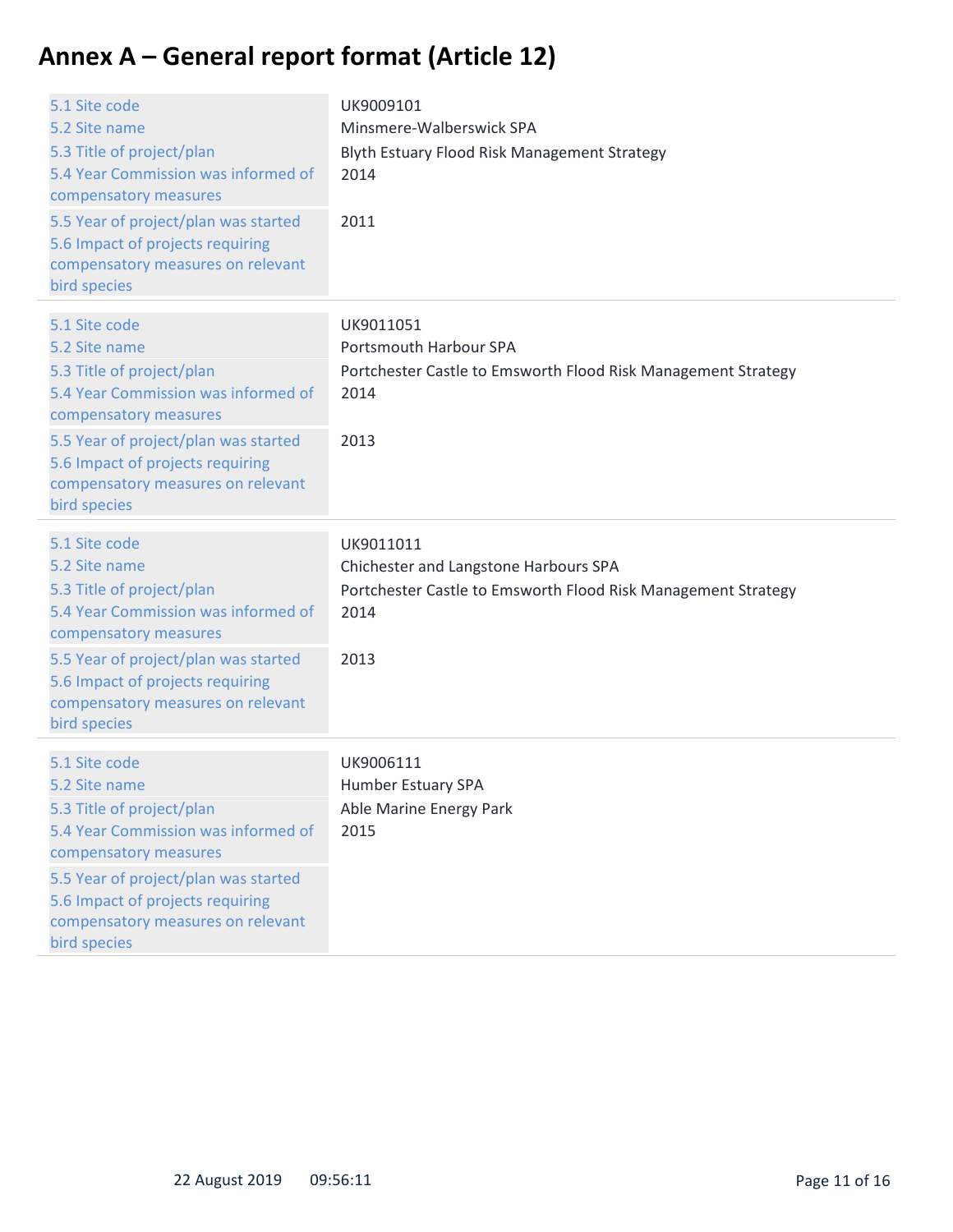| 5.1 Site code<br>5.2 Site name<br>5.3 Title of project/plan<br>5.4 Year Commission was informed of<br>compensatory measures<br>5.5 Year of project/plan was started<br>5.6 Impact of projects requiring<br>compensatory measures on relevant<br>bird species | UK9014091<br>Carmarthen Bay SPA<br>Penclawdd Flood Risk Management Strategy<br>2015<br>2015                                         |
|--------------------------------------------------------------------------------------------------------------------------------------------------------------------------------------------------------------------------------------------------------------|-------------------------------------------------------------------------------------------------------------------------------------|
| 5.1 Site code<br>5.2 Site name<br>5.3 Title of project/plan<br>5.4 Year Commission was informed of<br>compensatory measures<br>5.5 Year of project/plan was started<br>5.6 Impact of projects requiring<br>compensatory measures on relevant<br>bird species | UK9015011<br><b>Burry Inlet SPA</b><br>Penclawdd Flood Risk Management Strategy<br>2015<br>2015                                     |
| 5.1 Site code<br>5.2 Site name<br>5.3 Title of project/plan<br>5.4 Year Commission was informed of<br>compensatory measures<br>5.5 Year of project/plan was started<br>5.6 Impact of projects requiring<br>compensatory measures on relevant<br>bird species | UK9015022<br>Severn Estuary SPA<br>Severn Estuary and North Devon and Somerset Shoreline Management Plan<br>2016<br>2016            |
| 5.1 Site code<br>5.2 Site name<br>5.3 Title of project/plan<br>5.4 Year Commission was informed of<br>compensatory measures<br>5.5 Year of project/plan was started<br>5.6 Impact of projects requiring<br>compensatory measures on relevant<br>bird species | UK9010031<br>Somerset Levels and Moors SPA<br>Severn Estuary and North Devon and Somerset Shoreline Management Plan<br>2016<br>2016 |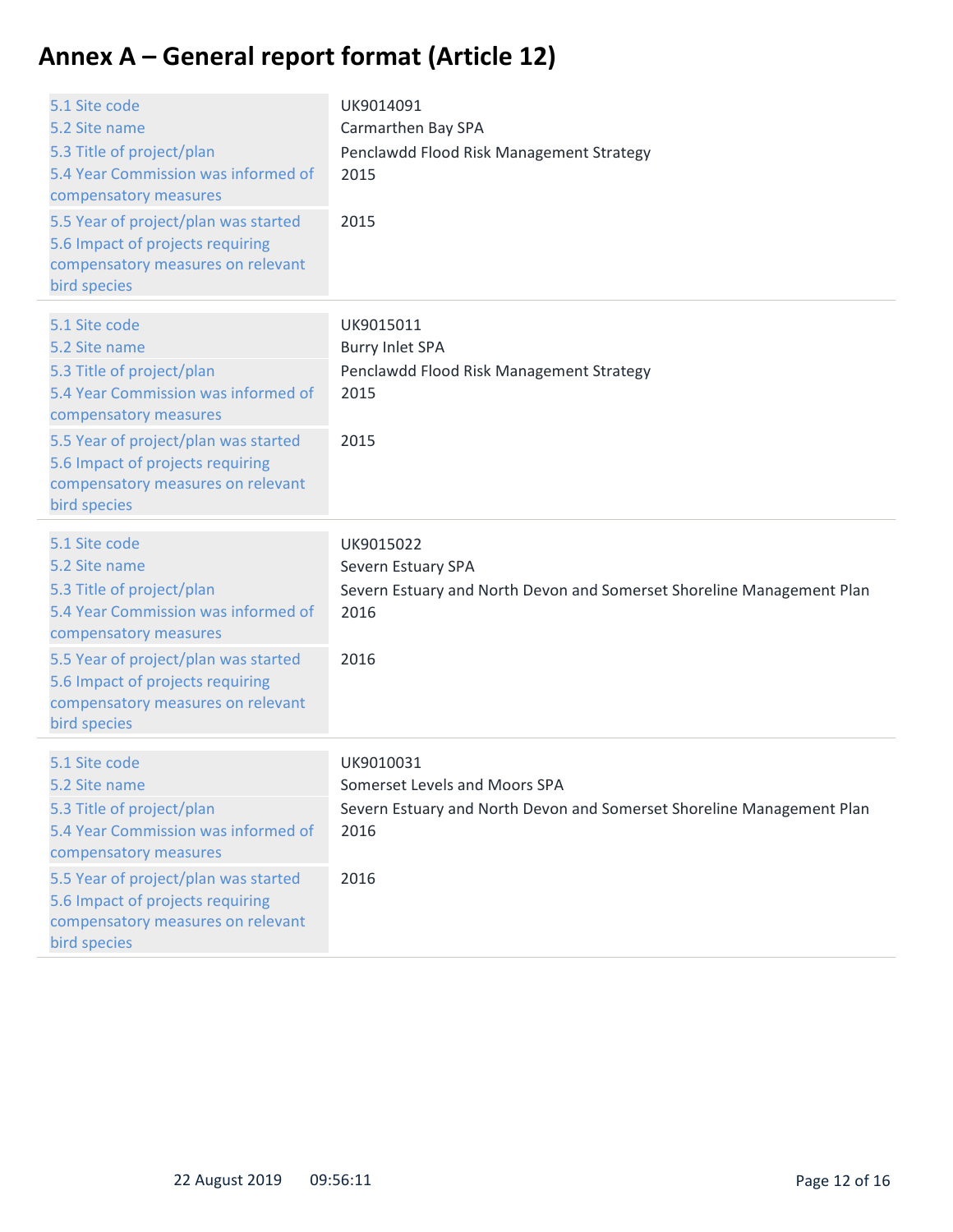| 5.1 Site code<br>5.2 Site name<br>5.3 Title of project/plan<br>5.4 Year Commission was informed of<br>compensatory measures<br>5.5 Year of project/plan was started<br>5.6 Impact of projects requiring<br>compensatory measures on relevant<br>bird species | UK9013011<br>Dee Estuary SPA<br>North West England and North Wales Shoreline Management Plan<br>2016<br>2014                               |
|--------------------------------------------------------------------------------------------------------------------------------------------------------------------------------------------------------------------------------------------------------------|--------------------------------------------------------------------------------------------------------------------------------------------|
| 5.1 Site code<br>5.2 Site name<br>5.3 Title of project/plan<br>5.4 Year Commission was informed of<br>compensatory measures<br>5.5 Year of project/plan was started<br>5.6 Impact of projects requiring<br>compensatory measures on relevant<br>bird species | UK9005131<br><b>Mersey Estuary SPA</b><br>North West England and North Wales Shoreline Management Plan<br>2016<br>2014                     |
| 5.1 Site code<br>5.2 Site name<br>5.3 Title of project/plan<br>5.4 Year Commission was informed of<br>compensatory measures<br>5.5 Year of project/plan was started<br>5.6 Impact of projects requiring<br>compensatory measures on relevant<br>bird species | UK9020287<br>Mersey Narrows and North Wirral Foreshore SPA<br>North West England and North Wales Shoreline Management Plan<br>2016<br>2014 |
| 5.1 Site code<br>5.2 Site name<br>5.3 Title of project/plan<br>5.4 Year Commission was informed of<br>compensatory measures<br>5.5 Year of project/plan was started<br>5.6 Impact of projects requiring<br>compensatory measures on relevant<br>bird species | UK9005081<br>Morecambe Bay SPA<br>North West England and North Wales Shoreline Management Plan<br>2016<br>2014                             |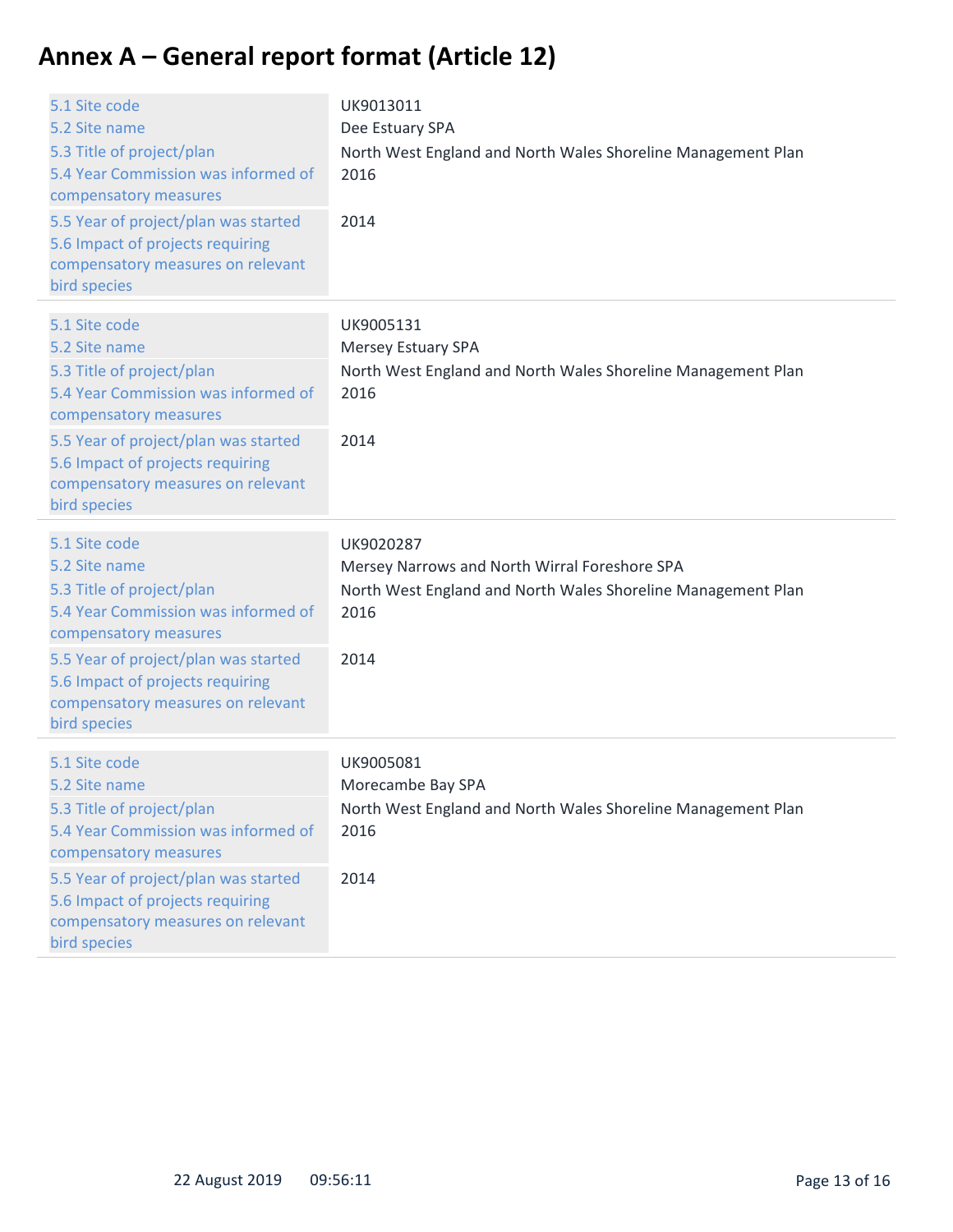| 5.1 Site code<br>5.2 Site name<br>5.3 Title of project/plan<br>5.4 Year Commission was informed of<br>compensatory measures<br>5.5 Year of project/plan was started<br>5.6 Impact of projects requiring<br>compensatory measures on relevant<br>bird species | UK9005031<br>Duddon Estuary SPA<br>North West England and North Wales Shoreline Management Plan<br>2016<br>2014                        |
|--------------------------------------------------------------------------------------------------------------------------------------------------------------------------------------------------------------------------------------------------------------|----------------------------------------------------------------------------------------------------------------------------------------|
| 5.1 Site code<br>5.2 Site name<br>5.3 Title of project/plan<br>5.4 Year Commission was informed of<br>compensatory measures<br>5.5 Year of project/plan was started<br>5.6 Impact of projects requiring<br>compensatory measures on relevant<br>bird species | UK9005012<br><b>Upper Solway Flats and Marshes SPA</b><br>North West England and North Wales Shoreline Management Plan<br>2016<br>2014 |

### **6. Research and work required as a basis for the protection, management and sustainable use of**

### **6.1 National bird atlas**

| <b>6.1.1 Title</b><br>6.1.2 Year of publication | Bird Atlas 2007-11: The Breeding and Wintering Birds of Britain and<br>Ireland                                                                                                        |
|-------------------------------------------------|---------------------------------------------------------------------------------------------------------------------------------------------------------------------------------------|
|                                                 | 2013                                                                                                                                                                                  |
| 6.1.3 Web-link and/or bibliographic reference   | http://www.bto.org/volunteer-surveys/birdatlas                                                                                                                                        |
| <b>6.2 National bird monitoring overview</b>    | Balmer, B., Gillings, S., Caffrey, B., Swann, R., Downie, I. & Fuller, R.J.                                                                                                           |
|                                                 | 2013. Bird Atlas 2007-11: the breeding and wintering birds of Britain<br>and Ireland. British Trust for Ornithology, Thetford, UK. 720 pp.                                            |
|                                                 | Information about previous bird atlases in the UK is at                                                                                                                               |
|                                                 | http://www.bto.org/volunteer-surveys/birdatlas/about/history-atlases                                                                                                                  |
| 6.2.1 Title or similar plus short description   | The State of UK's Birds 2017                                                                                                                                                          |
| <b>6.2.2 Year of publication</b>                | 2017                                                                                                                                                                                  |
| 6.2.3 Web-link and/or bibliographic reference   | http://www.rspb.org.uk/ourwork/science/sotukb/ for<br>reports from 2013-2017.                                                                                                         |
|                                                 | Hayhow, D.B., Ausden, M.A., Bradbury, R.B., Burnell, D.,                                                                                                                              |
|                                                 | Copeland, A.I., Crick, H.Q.P., Eaton, M.A., Frost, T., Grice,                                                                                                                         |
|                                                 | P.V., Hall, C., Harris, S.J., Morecroft, M.D., Noble, D.G.,<br>Pearce-Higgins, J.W., Watts, O. & Williams, J.M. 2017. The<br>state of the UK's birds 2017. The RSPB, BTO, WWT, DAERA, |
|                                                 | JNCC, NE and NRW, Sandy, Bedfordshire.                                                                                                                                                |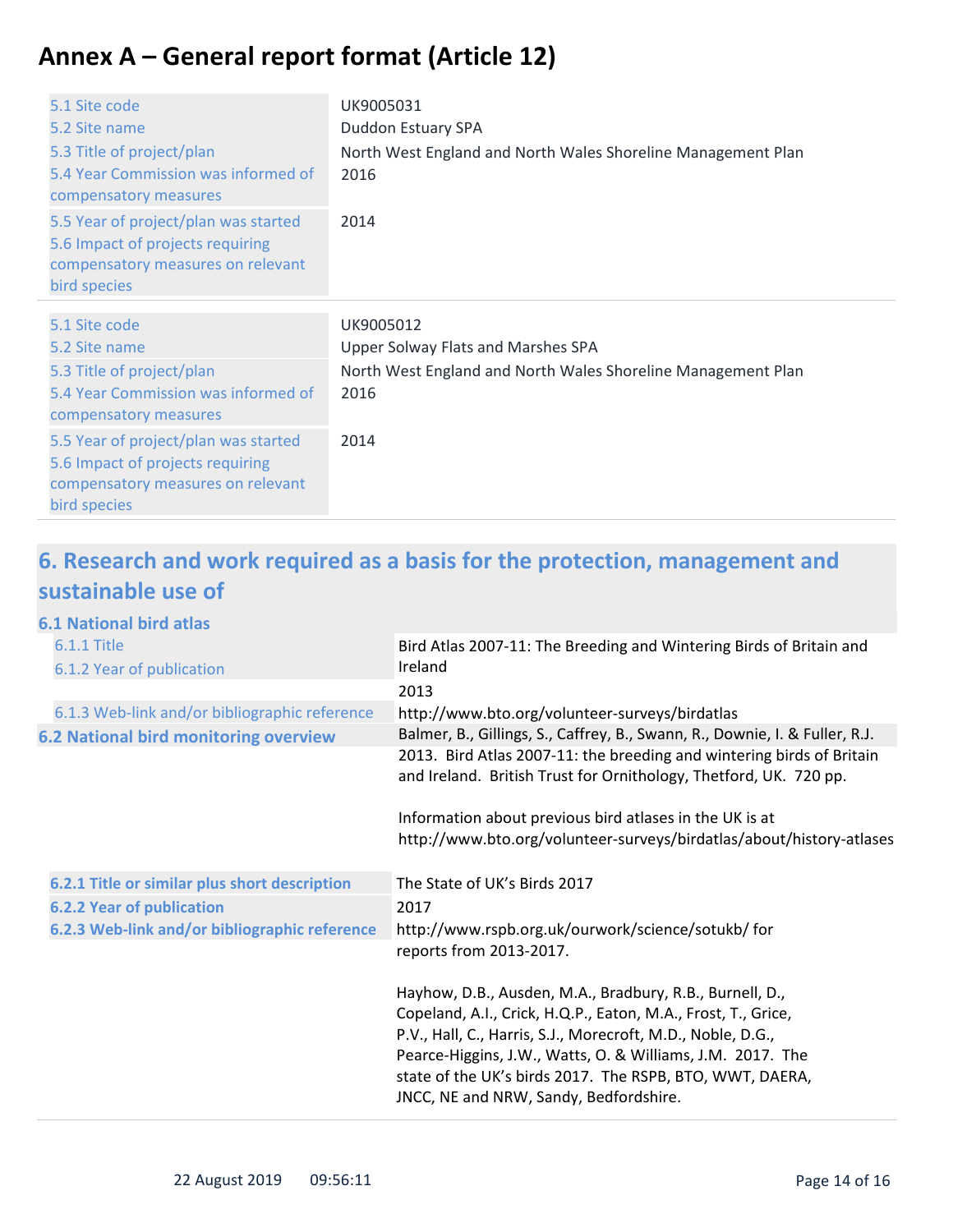| 6.2.1 Title or similar plus short description | Waterbirds in the $UK$ – annual report of the<br>national Wetland Bird Survey                                                                                                                                                                                                         |
|-----------------------------------------------|---------------------------------------------------------------------------------------------------------------------------------------------------------------------------------------------------------------------------------------------------------------------------------------|
| <b>6.2.2 Year of publication</b>              | 2018                                                                                                                                                                                                                                                                                  |
| 6.2.3 Web-link and/or bibliographic reference | See http://www.bto.org/volunteer-                                                                                                                                                                                                                                                     |
|                                               | surveys/webs/publications/annual-reports                                                                                                                                                                                                                                              |
|                                               | Frost, T.M., Austin, G.E., Calbrade, N.A., Mellan, H.J., Hearn,<br>R.D., Stroud, D.A., Wotton, S.R. & Balmer, D.E. 2018.<br>Waterbirds in the UK 2016/17: The Wetland Bird Survey.<br>BTO, RSPB and JNCC, in association with WWT. British Trust<br>for Ornithology, Thetford. 40 pp. |
| 6.2.1 Title or similar plus short description | Seabird Population Trends and Causes of Change:                                                                                                                                                                                                                                       |
|                                               | 1986-2015 - results of Seabird Monitoring<br>Programme                                                                                                                                                                                                                                |
| <b>6.2.2 Year of publication</b>              | 2016                                                                                                                                                                                                                                                                                  |
| 6.2.3 Web-link and/or bibliographic reference | JNCC 2016. Seabird Population Trends and Causes of                                                                                                                                                                                                                                    |
|                                               | Change: 1986-2015 Report                                                                                                                                                                                                                                                              |
|                                               | (http://www.jncc.defra.gov.uk/page-3201). Joint Nature                                                                                                                                                                                                                                |
|                                               | Conservation Committee. Updated September 2016.                                                                                                                                                                                                                                       |
| 6.2.1 Title or similar plus short description | Annual report of the national Breeding Bird Survey                                                                                                                                                                                                                                    |
| <b>6.2.2 Year of publication</b>              | 2018                                                                                                                                                                                                                                                                                  |
| 6.2.3 Web-link and/or bibliographic reference | See http://www.bto.org/volunteer-surveys/bbs/bbs-                                                                                                                                                                                                                                     |
|                                               | publications/bbs-reports for annual reports from 2007-<br>2017.                                                                                                                                                                                                                       |
|                                               | Harris, S.J., Massimino, D., Gillings, S., Eaton, M.A., Noble,                                                                                                                                                                                                                        |
|                                               | D.G., Balmer, D.E., Procter, D., Pearce-Higgins, J.W. &                                                                                                                                                                                                                               |
|                                               | Woodcock, P. 2018. The Breeding Bird Survey 2017. BTO                                                                                                                                                                                                                                 |
|                                               | Research Report 706. British Trust for Ornithology, Thetford.                                                                                                                                                                                                                         |
| 6.2.1 Title or similar plus short description | Annual report of the national Rare Breeding Birds<br>Panel                                                                                                                                                                                                                            |
| <b>6.2.2 Year of publication</b>              | 2016                                                                                                                                                                                                                                                                                  |
| 6.2.3 Web-link and/or bibliographic reference | See http://www.rbbp.org.uk/rbbp-reports-03-latest.htm                                                                                                                                                                                                                                 |
|                                               | Holling, M. & the Rare Breeding Birds Panel 2018. Rare                                                                                                                                                                                                                                |
|                                               | breeding birds in the United Kingdom in 2016. British Birds                                                                                                                                                                                                                           |
|                                               | 111: 644-694.                                                                                                                                                                                                                                                                         |